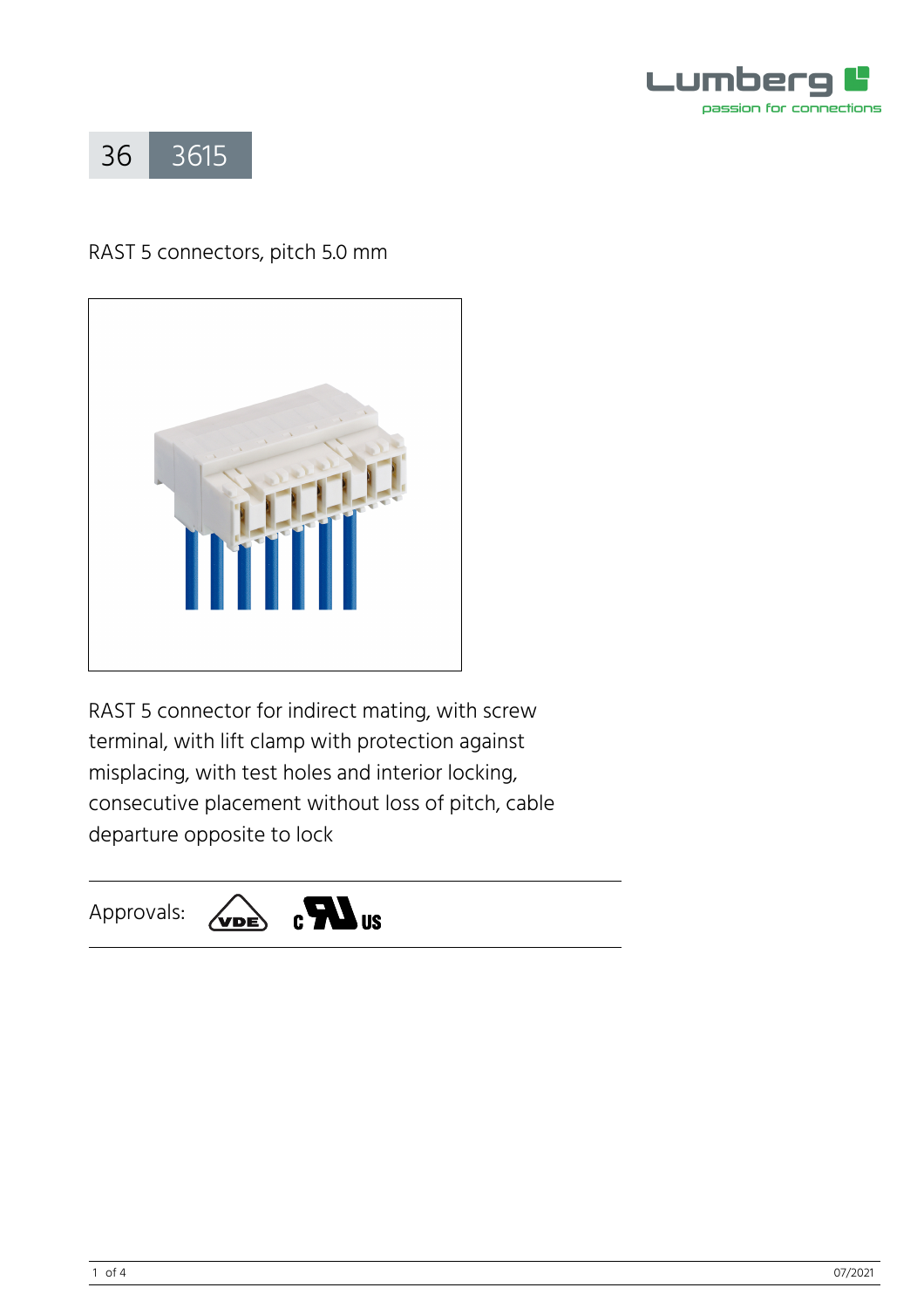







| *a | $K =$ keying      |
|----|-------------------|
|    | $P = positioning$ |
|    | $V = lock$        |
|    |                   |

\*b all screw clamps of the connector to be tightened with the indicated torque

×d

- \*c cable departure 90°
- hole for test spike  $\varnothing$  1.3 mm

# Environmental conditions

| Temperature range | $-40 °C/+130 °C1$                                                                  |
|-------------------|------------------------------------------------------------------------------------|
|                   | ' upper limit temperature (insulating body) RTI (electrical) of the UL Yellow Card |

#### Materials

| Insulating body                                                                                                                          | PA GF, V-2 according to UL94 <sup>1</sup> |  |
|------------------------------------------------------------------------------------------------------------------------------------------|-------------------------------------------|--|
| Contact spring                                                                                                                           | CuSn, tin-plated                          |  |
| Clamp                                                                                                                                    | CuZn, nickel-plated                       |  |
| Screw                                                                                                                                    | steel, zinc-plated and chromatiert        |  |
| <sup>1</sup> component glow wire resistant (GWT 750 °C), testing acc. to IEC 60695-2-11, assessment acc. to<br>IEC 60335-1 (flame < 2 s) |                                           |  |

## Mechanical data

| Insertion force/contact  | $\leq 4.0 N$         |
|--------------------------|----------------------|
| Withdrawal force/contact | $\geq 1.0 N$         |
| Tightening torque screw  | 0,5 Nm               |
| Keying proposals         | at www.lumberg.com & |
|                          |                      |

#### Connectable conductors for screw clamp

| Section stranded wire              | 0,14-2,5 mm <sup>2</sup> (AWG 26-14) |
|------------------------------------|--------------------------------------|
| Section stranded wire with ferrule | 0,25-2,5 mm <sup>2</sup> (AWG 24-14) |
| Section solid wire                 | 0,14-4,0 mm <sup>2</sup> (AWG 26-12) |
| Stripping length                   | $8 \pm 1$ mm                         |
|                                    |                                      |

## Electrical data (at T<sub>amb</sub> 20 °C)

| Contact resistance    | $\leq$ 5 m $\Omega$           |  |  |
|-----------------------|-------------------------------|--|--|
| Rated current         | 10 A (T <sub>amb</sub> 70 °C) |  |  |
| Rated voltage         | 250 V AC                      |  |  |
| Material group        | IIIa (IEC)/2 (UL) (CTI ≥ 250) |  |  |
| Creepage distance     | $3.5 \, \text{mm}$            |  |  |
| Clearance             | $3.5 \, \text{mm}$            |  |  |
| Insulation resistance | $>10$ GO                      |  |  |

## Associated products

| Counterparts |            |            |
|--------------|------------|------------|
| ේ 3618       | ේ 3618-1   | $C$ 3618-2 |
| ේ 3618-3     | ₹ 361899   | ♂ 361899-1 |
| ぴ 361899-2   | ₹ 361899-3 | $C$ 3641   |
| ේ 364199     | $C = 3642$ | Z 364299   |
| ේ 3643       | ₹ 364399   | $C$ 3644   |
| ි 364499     | ₹ 3645     | ₹ 364599   |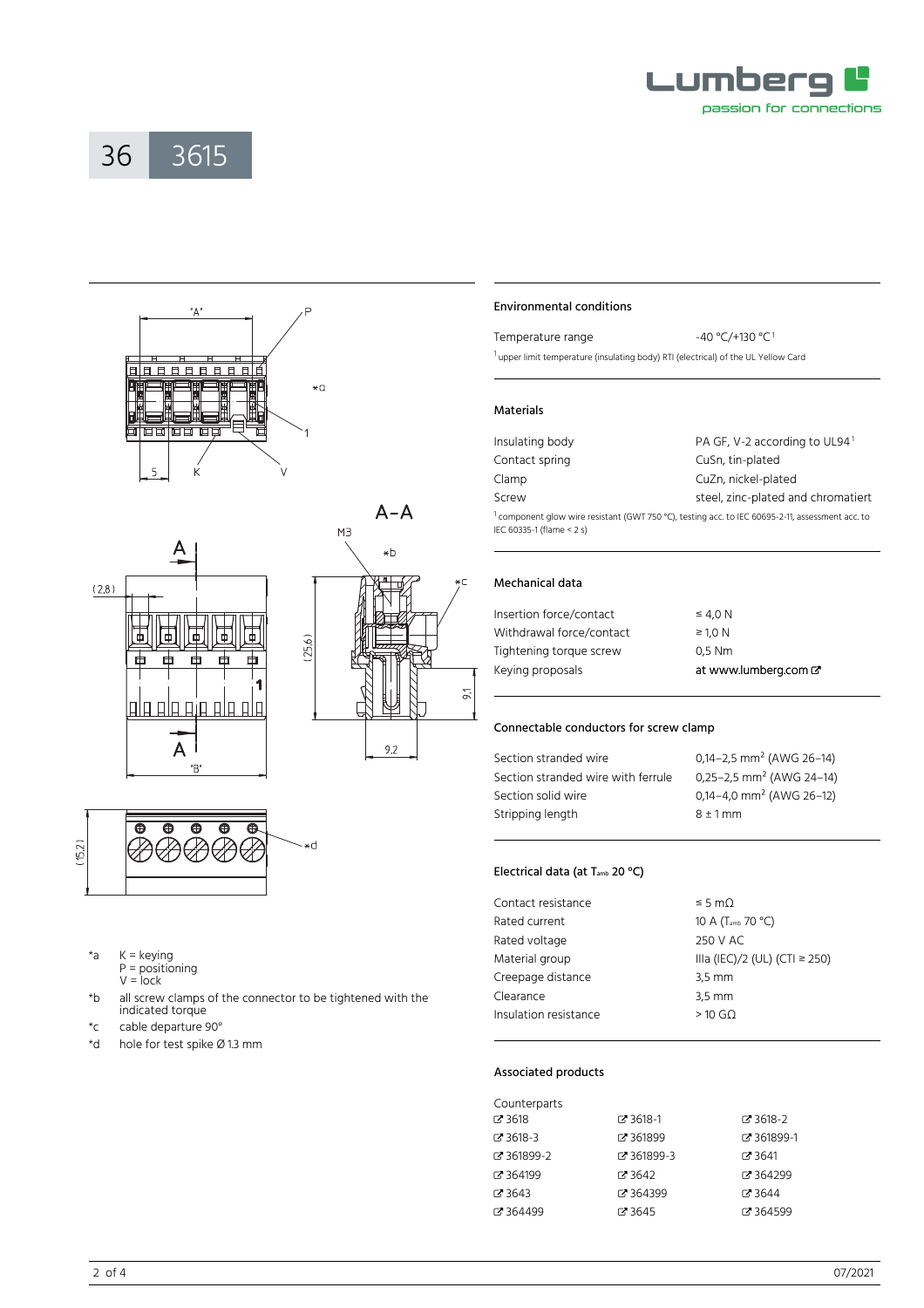



| $C$ 3647   | 73648      | $C$ 3649      |
|------------|------------|---------------|
| $C = 3671$ | で 367199   | $C = 3672$    |
| $C$ 367299 | $C = 3673$ | ₹ 367399      |
| $C = 3674$ | ₹ 367499   | $C = 3676$    |
| $C = 3677$ | ි 3678     | <b>Z</b> 3679 |
| C 3680     | C 3683     |               |
|            |            |               |